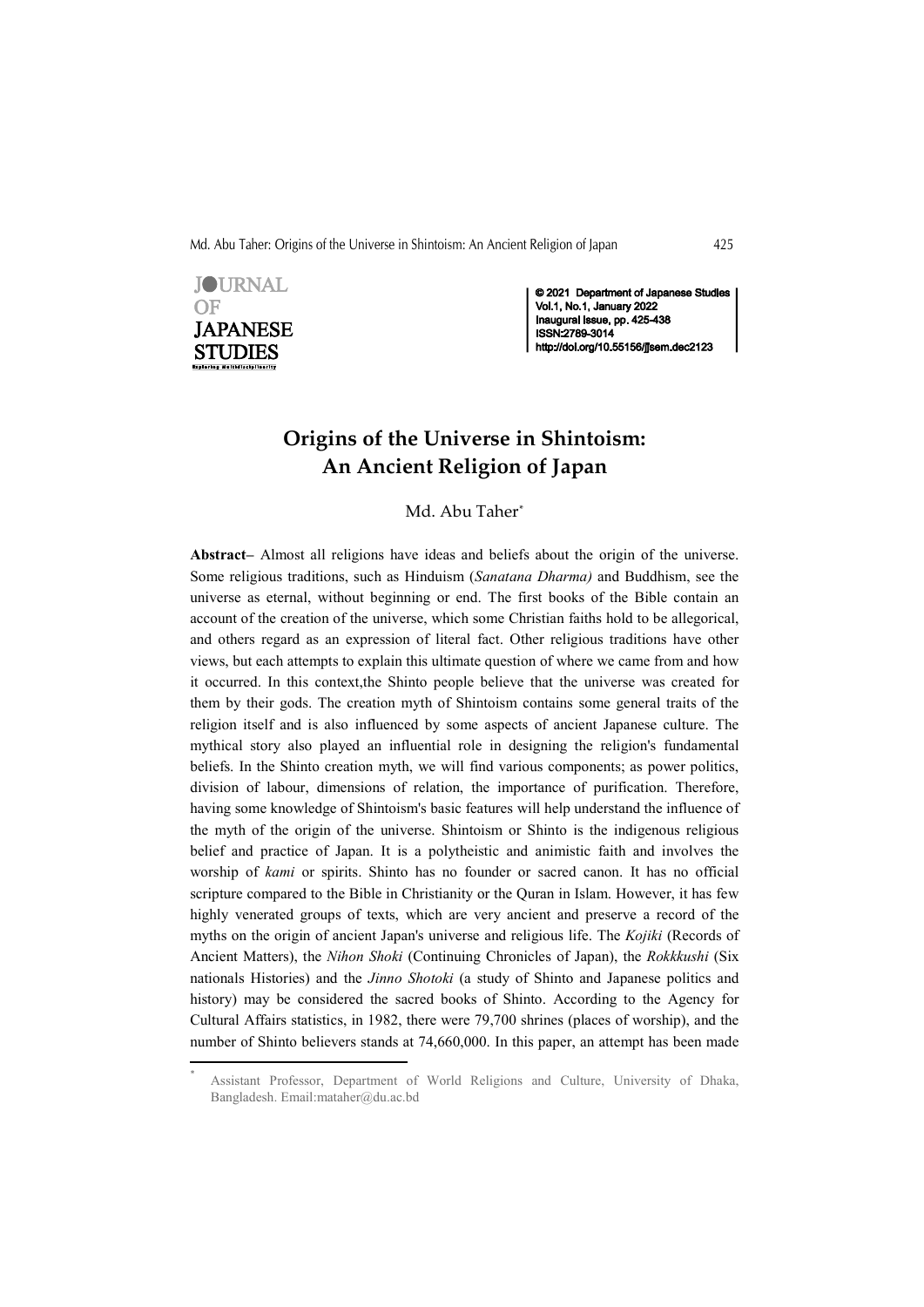to describe the Shinto's general description and mainly focus on its mythology or stories of origins of the universe and the sources are mainly based on relevant secondary books and articles.

Keywords Shintoism Hinduism Buddhism Japan's ancient religion

### 1. Shintoism: An Introduction

This religion, native of Japan, is called Kami-no-Michi. It is best known by its Chinese name, Shinto or Shen-Tao. The word Shinto (way of Gods) was adopted from the Chinese words: "Shin"; meaning gods or spirits (originally from the Chinese word "Shen") and "to", meaning a philosophical path or study (originally from the Chinese word "tao"). It originated in prehistoric times and has long played an essential role in Japanese society. The word Shinto means "the way of kami", Kami means 'mystical', 'superior' or 'divine'. It came into use to distinguish indigenous Japanese beliefs from Buddhism, introduced into Japan in the  $6<sup>th</sup>$ century (Hinnels, 1992: 12). Shinto is no longer Japan's official state religion. However, it is considered the native religion in Japan. Unlike most other religions, Shinto has no real founder, written scriptures, no body of religious laws, dogmas and only a very loosely-organised priesthood.

# 2. Forms of Shinto

Shinto exists in four primary forms or traditions, which are as follows:

- A. Shrine Shinto (Jinja Shinto): Shrine Shinto is the largest Shinto group. It consists principally worship of the Kami at the local shrine. It was the original form of religion, and its roots date back into pre-history. Until World War II, it was closely aligned with State Shinto, and the Emperor of Japan was worshipped as a living God. Almost all Shrines in Japan are members of *Jinjo Honech*, the association of Shinto Shrines. It was played an essential role in the unification and solidarity of the nation and rural society. It currently includes about 80,000 shrines as members (www.religioustolarence.org/shinto).The association urges followers of Shinto to follow the following:
	- i) To be grateful for the blessing of Kami and the benefits of the ancestors and to be diligent in the observance of the Shinto rites, applying oneself to them with sincerity, brightness and purity of heart.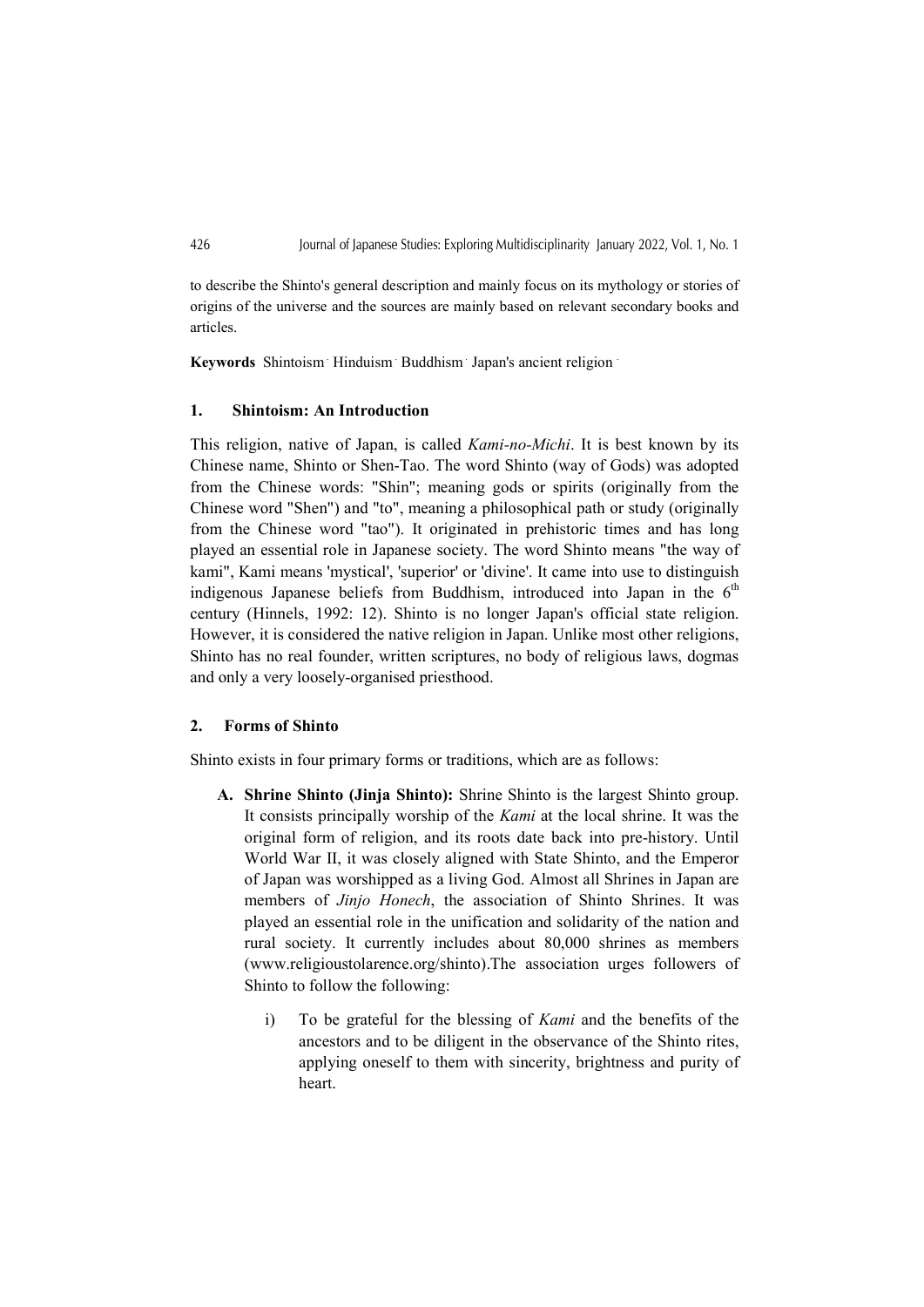- ii) To be helpful to others and in the world at large through deeds of service without through rewards and to seek the advancement of the world as one whose life mediates the will of Kami.
- iii) To bind oneself with others in harmonious acknowledgement of the will of the emperor, praying that the country may flourish and that other peoples too may live in peace and prosperity" (www.jinja.or.jp).
- B. Sect Shinto (Shuha Shinto): Sect Shinto is also known as Shuha Shinto. It consists of 13 sects that were individuals founded. Each sect has its own beliefs and doctrines. Most emphasise the worship of their central deity; some follow a near monotheistic religion. Generally, these groups do not have shrines but instead use churches as their centres of religious activity.
- C. Folk Shinto (Minzoku Shinto): Japanese folk belief derives from three sources. The first is the survival of ancient traditions such as divination, magic, shamanic, rituals, folk medicines. Second are those elements forming the base structure of Shinto; cosmos of abstinence and purification and the cult of house and field deities. Third are those fragments of foreign religions such as Taoism, Buddhism, and medieval Catholicism or combined elements. Folk Shinto mainly refers to the second of these three. It is not a separate Shinto group and has no formal central organisation and creed. It is seen in local rural practices and rituals, small images by the side of the road, agricultural rituals practised by individual families. A rural community will often select a layperson annually responsible for worshipping the local deity.
- D. Imperial Shinto (Koshitsu Shinto): This Shinto involves rituals performed by the emperor, whom the Japanese Constitution defines as the "symbols of the state and the unity of the people". The most important ritual is Niinamesai (harvest festival/National Ceremony), which offers the deities the first fruits of each year's grain harvest. Male and female clergy (Shoten and Nai-Shotan) assist the emperor in performing these rites.

The above four forms of Shinto are closely linked. Shinto is a tolerant religion that accepts the validity of other religions, and it is common for a believer to pay respects to other religions, practices and objects of worship.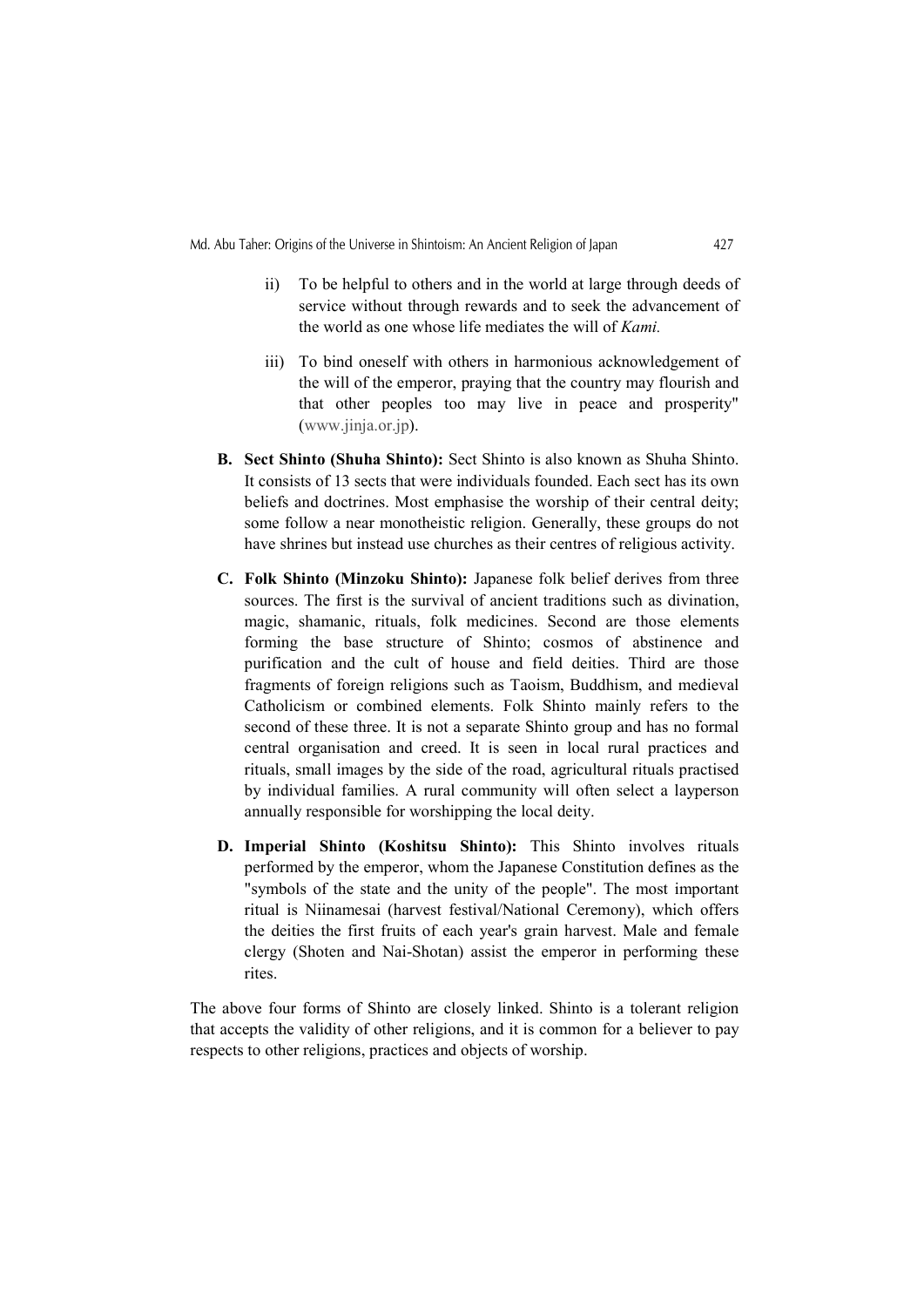### 3. Evolution of Shintoism

Shinto has been a significant part of Japanese life and culture throughout the country's history, and it has shared its spiritual, cultural and political roles with Buddhism and Confucianism. Few books of lore and history provide stories and background to many Shinto beliefs; such as the Kajiki (Record and Ancient Matters); the foundation to written Shinto history, the Shoku Nihongi (Continuing Chronicles of Japan), the Rikkokushi (six National Histories) and the Jinno Shotoki (study of Shinto and Japanese political and history) written in the  $14<sup>th</sup>$ century.

Ancient Shinto was polytheistic. In ancient Japan, the word kami was used adjectively to mean something mysterious, supernatural and sacred. They also believed in kami of ideas such as growth, creation and judgment. Though each clan made the tutelary *kami* the core of its unity, such *kami* were not necessarily the ancestral deities of the clan. Sometimes kami of nature and kami of ideas were regarded as their tutelary kami. In Motoori Norinaga (1730-1801) classic definition, kami means- "anything whatsoever that is outside the ordinary, that possesses superior power or that is awe-inspiring." The simple objects of the folk cult, the deities of the imperial house, and those revered by the great clans are all considered kami.

According to Tsunetsugu and Naochi, the ancient kami may be divided into three categories:

- (i) natural deities (deities dwelling in natural objects or natural phenomena or deities that control these objects or phenomena),
- (ii) anthropomorphic deities (heroes, great personages and deified ancestors), and
- (iii) conceptual deities (deities who serve an ideal or symbolise an abstract power) (Eliade, 1984: 281).

It is thought that ancient Japanese believed that the souls of their deceased near relatives would become spirits after a period of purification and would merge with the ancestors to return to their dwellings in life once a year or so in specific seasons bestowing happiness and protection. However, the most crucial kami was the ujigami or clan deity, believed to protect the life and social functions of the most basic social unit of the period, the *uji*, or clan. In all cases, the ujigami was not an ancestral deity but rather a deity intimately related to the clan's mode of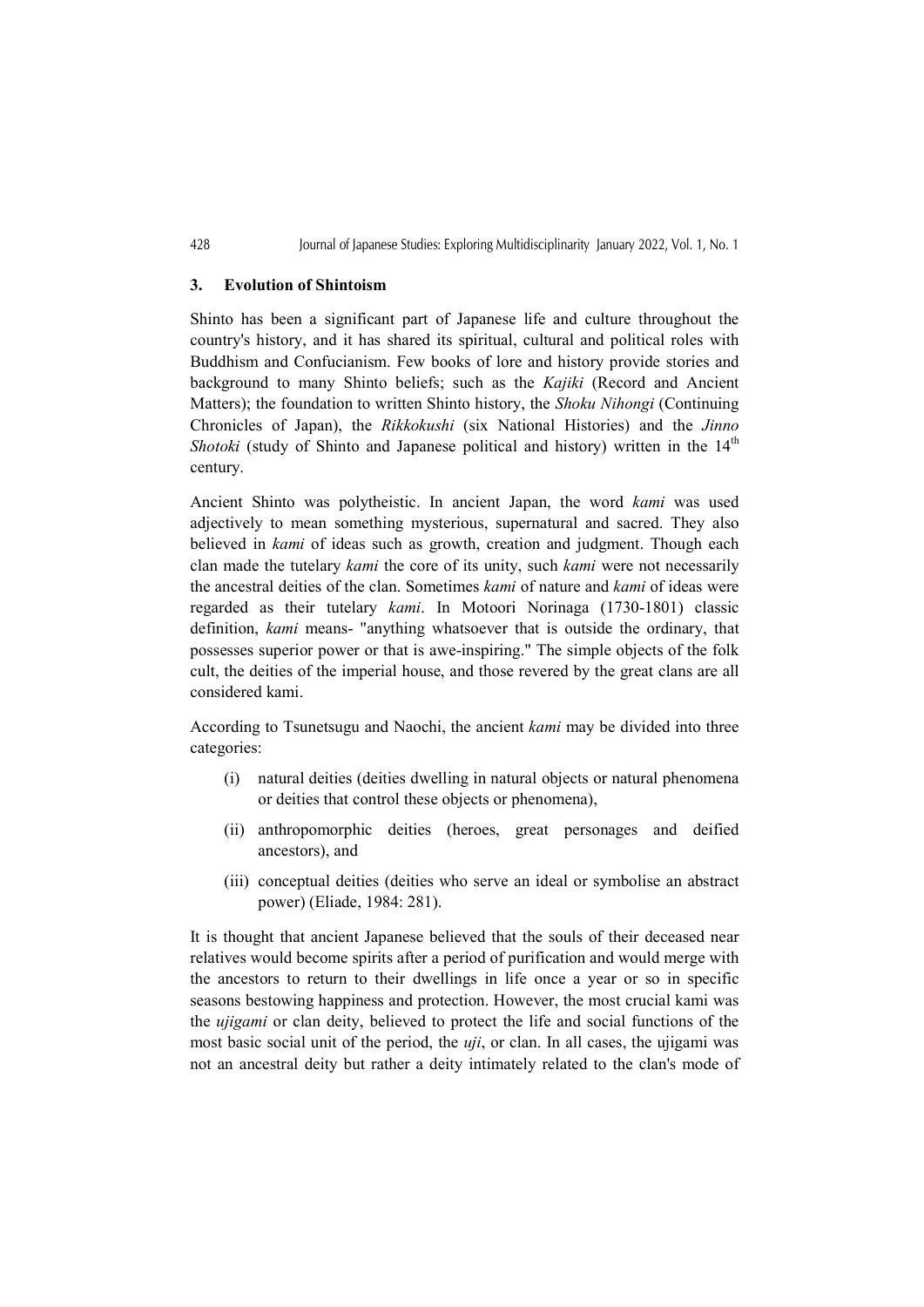subsistence or its geographical or political situation. Nevertheless, a tendency to conceive of the ujigami as an ancestor grew more vigorous later.

Two different views of the world were present in ancient Shinto. One was the three-dimensional view in which the plain of High Heaven (Takama no Hara, the world of the gods), Middle Land (Nakatsukuni, the present world) and the Hades (Yomi no Kuni, the world after death). All of these were arranged in vertical order. This vertical structure is the same type seen in Mongolian and North Asian shamanistic culture. It was this vertical cosmology that played the dominant role in Japanese myths. The other view was two-dimensional, one in which this world and the perceptual country (Tokyo, a romantic place for beyond the sea) existed in horizontal order. This type of cosmology belongs to the Southeast Asian type. The three-dimensional world views become the representative view observed in Japanese myths, and the two-dimensional view of the world was dominant among the populace.

Under the influence of continental culture, ancient Shinto began to develop in many ways. One such development is the consciousness that came about through Chinese culture or philosophy. At that time, Confucianism was a vital part of any philosophy. It was introduced to Japan around the  $5<sup>th</sup>$  century (Eliade, 1984: 283). In the  $7<sup>th</sup>$  century, it had spread among the people together with Chinese Taoism and Yin-yang (harmony of two elemental forces of nature) philosophy (Encyclopaedia of Britannica, v.27, 1997: 279). All of these stimulated the development of Shinto ethical teachings. Shinto developed as a national cult with the gradual centralisation of political power. Myths of various clans were combined and recognised into Pan-Japanese mythology with Imperial Household as its centre. The kami of the Imperial Household and the tutelary kami of powerful clans became the kami of the whole nation and people, and offerings were made by the state every year. Such practices were systematised supposedly around the start of the Taika-era reforms in 645. By the beginning of the  $10<sup>th</sup>$ century, about 3,000 shrines throughout Japan received state offerings. As the central government's power declined, however, the system ceased to be effective, and after the  $13<sup>th</sup>$  century, only a limited number of important shrines continued to receive the Imperial offerings. After the Meiji restoration in 1868, the old system was revived.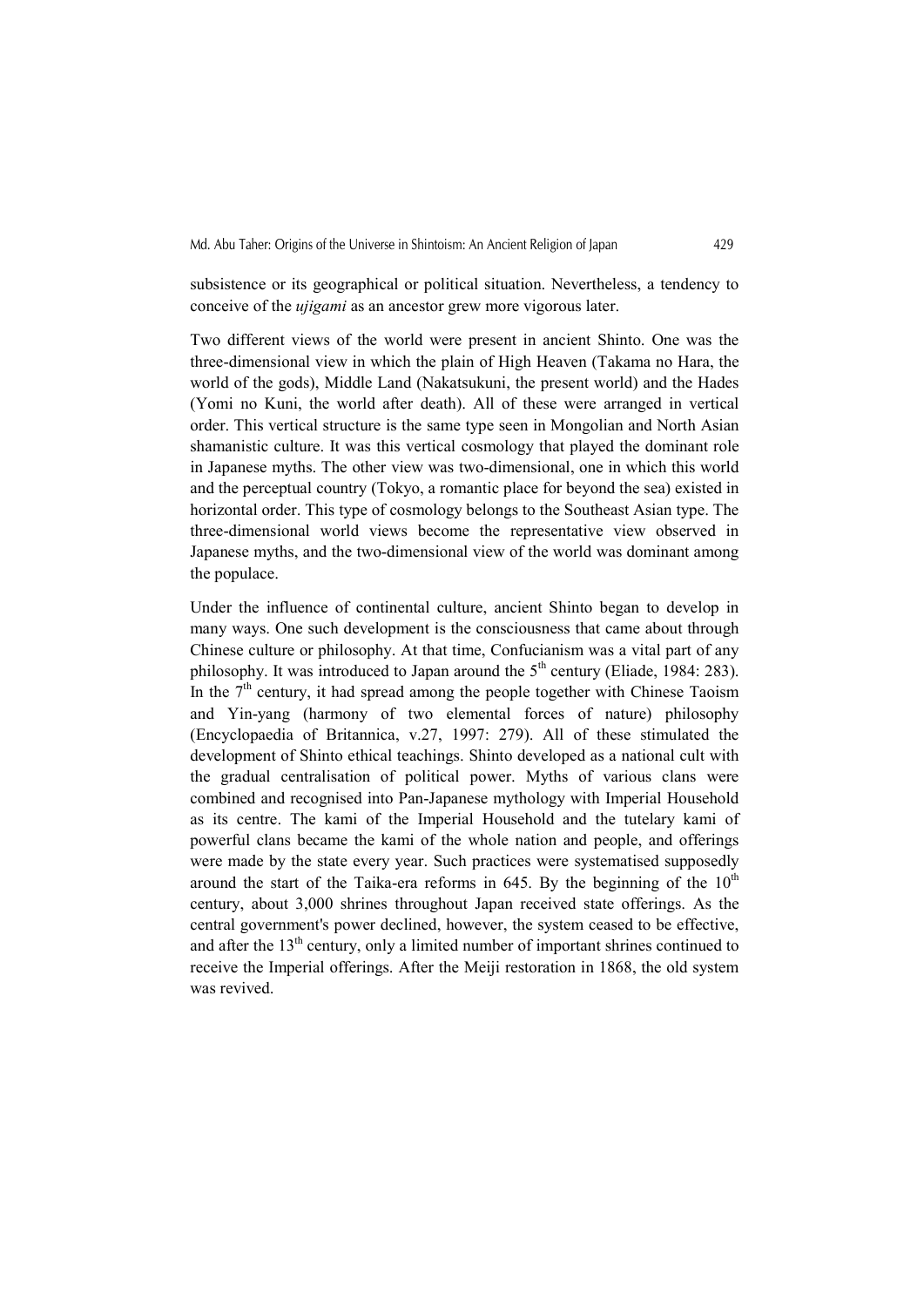#### 4. Beliefs and doctrines in Shintoism

# 4.1 Concept of the sacred

Shinto's core is the belief in the profound and mysterious power (Mususbi) and in the truthful way or will (*Mokoto*) of Kami. The essence of Kami<sup>12</sup> cannot be fully explained in words. However, devoted followers can understand Kami through faith and usually recognise various kami in polytheistic form. The word 'kami' has several meanings. It can be referring to sprits of nature-mountains, rivers, trees, rocks, and ocean- all conceived to be alive and sacred. It may also refer to the deity dwelling in these natural objects or supernatural power. The Kami spirit may be incarnate in specific individuals- brave, unusual or gifted and these individuals may be deified as living Kami. The Kami may deliver its oracles through shamanic mediums, considered the 'children of the sprit' or Miko.

The great scholar Motoori Norinaga (1750-1801) summarised the meanings of kami in these words:

Speaking in general, it may be said that kami signifies, in the first place, the heaven and earth that appear in the ancient records and also the kami spirits of the shrines where they are worshipped. It is hardly necessary to say that it includes human beings, including such objects as birds, trees, plants, seas, mountains, and so forth. In ancient usage, anything outside the ordinary, which possessed superior power, or awe-inspiring was called Kami. Eminence here does not refer merely to the superior of nobility, goodness or meritorious deeds. If extraordinary and dreadful, Evils and mysterious things are called Kami. It is needless to say that among human beings who are called kami, the successive generations of sacred emperors are all included (Yusa, 2002: 20).

Parishioners of a shrine believe in their tutelary kami as the source of human life and existence. Each kami has a divine personality and responds to sincere prayers. The Kami also reveals and makoto to people and guides them to live following it. In traditional Japanese thought, truth manifests itself in emperor existence and transforms infinite varieties in time and space. Makoto is not an abstract ideology, and it can be recognised in the encounter between man and Kami.

# 4.2 The nature of humanity

In Shinto, it is commonly said that "man is kami's child". First, this means that man has received his life from kami and that the life of human beings is sacred. Second, kami's blessing makes our daily life and work possible. An individual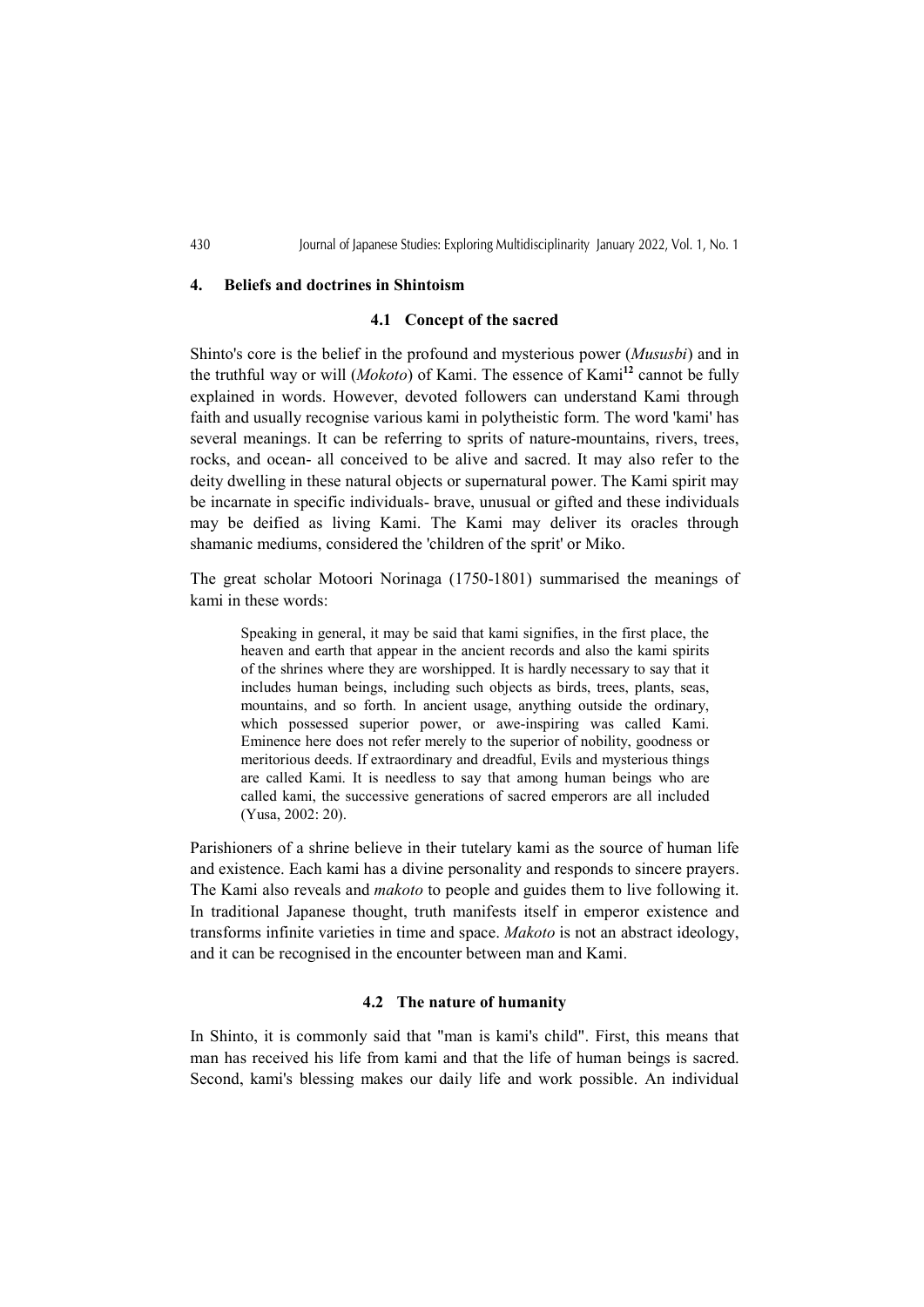must revere the fundamental human rights of everyone (regardless of race and citizenship) as well as his own. This respect for human rights is the theoretical foundation of the Shinto peace movement. The concept of original sin is not found in Shinto.

On the contrary, man is considered to have a primarily divine nature. However, this sacred nature is seldom revealed in man. Purification is considered symbolically to remove the dust and impurities covering one's inner mind.

# 4.3 Purification and attitudes towards life

Shinto advocates makoto no kokoro (the heart of truth) or mago-koro (the true heart) as the best attitude toward life. These are generally translated as 'sincerely', 'purity of heart' or 'upper lessens'. These attitudes reveal kami's truthfulness and humanity. In common- sense terms, they refer to the attitude of doing one's best in work and human relations, but the most fundamental source of these attitudes is the awareness of the divine. In other words, the source lies in prayer. Shinto ethics does not ignore loyalty, filial piety, love, faithfulness and other individual moral values. However, it is held that all these virtues are different names for actions springing from *magokoro*. In ancient Shinto, *magokoro* was also described as a bright and pure mind', or 'bright, pure, upright and sincere mind'. Succinctly, it referred to a condition of having a purity of mind. As is held now and as was held in the past, achieving this condition by purifying the heart and mind is an absolute prerequisite for coming with kami and receiving kami's blessing.

#### 4.4 Rites and rituals

There are no weekly religious services in Shinto. Some people occasionally visit shrines and churches to calm and strengthen themselves through prayer. Others may go to the shrines on the  $1<sup>st</sup>$  and  $15<sup>th</sup>$  of each month and on the occasions of rites or festivals, which take place several times a year, but devotees or believers visit the shrine daily.

### 4.5 Festival, prayer and worship

Shinto Shrine: Shinto shrines are the place of worship and dwelling of the Kami (Refers to the Gods of Shintoism. There are many Kami, and can be anything from a human being to a magnificent mountain). A public shrine is a building or place that functions as a conduit for Kami. A fewer number of shrines are also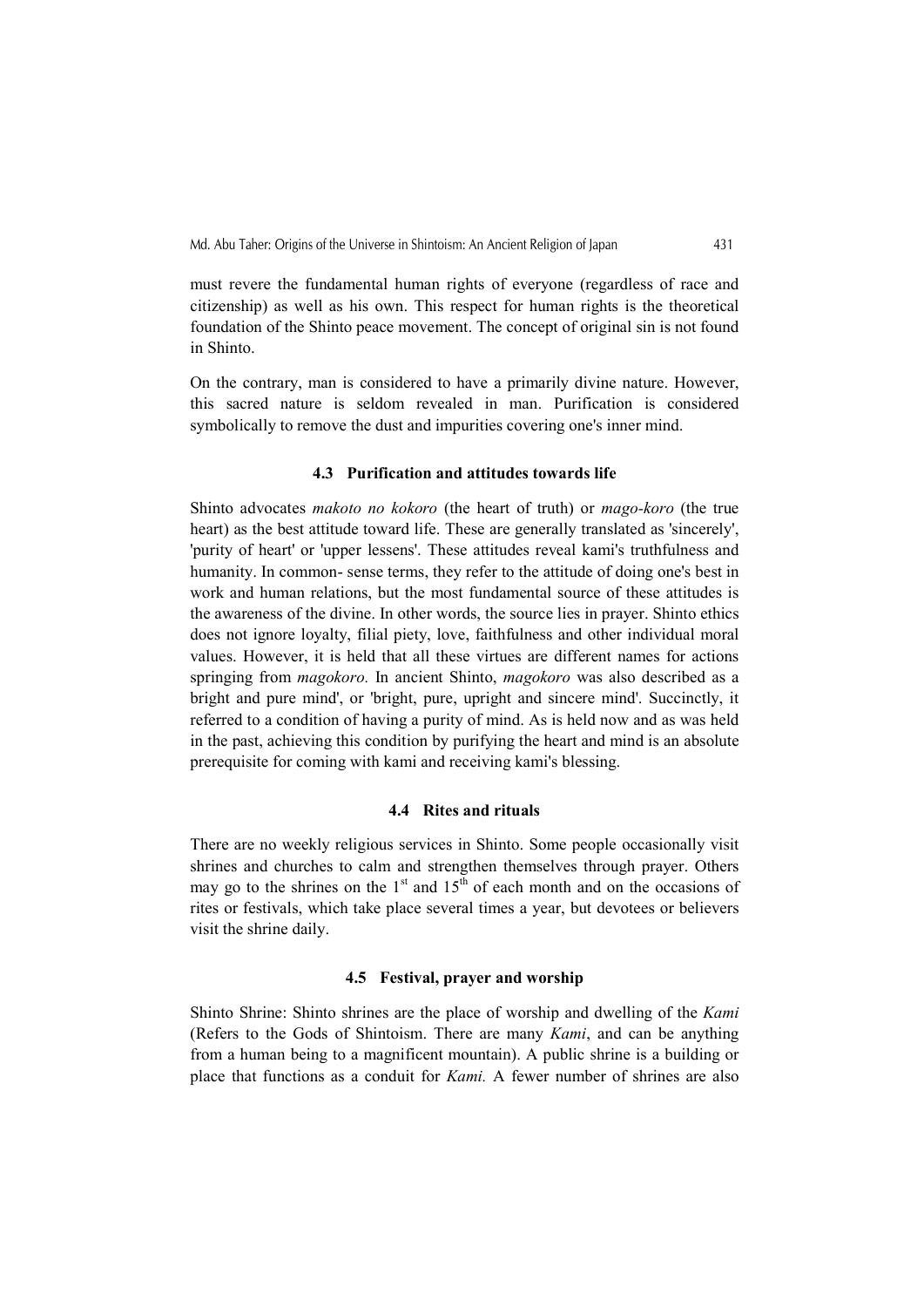natural places called Mori. The most common mori are sacred groves of trees, mountains, or waterfalls. All shrines are open to public art sometimes or throughout the year. People visit shrines to respect the Kami or pray for good fortune. Shrines are also visited during special events such as New Year, setsuu, shichigosan and other festivals. Newborn babies are traditionally brought to a shrine a few days after birth, and many couples hold their wedding ceremonies there.

Shinto shrine festivals (Littleton, 2002: 302) include annual and occasional festivals, divided into grand, middle-sized and minor festivals. Among the grand festivals are spring festivals (Haru-Matsuri; prayer for a good harvest and the success of various industries), fall festivals (Shinto thanksgiving), annual festivals (Rei-sai) and divine processions (Shinko-sai). Among the occasional festivals are the ceremony of shrine dedication and shrine removal.

The general plans of grand festivals are as follows:

Purification: Typically, the purification rites are held at a corner of the shrine precincts right before participants enter the shrine. At other times, the rites are performed inside the shrine before a ceremony.

Adoration: Bowing to the altar is a practice that the chief priest and the congregation participate in.

Open the inner sanctuary door: The chief priest carries out this.

Presentations of food offering: Food offerings are then presented and usually consist of sake wine, rice cakes, fish, seaweed, vegetables, salt, water, and rice. It is important to note that animal meat is not offered because it is forbidden to shed blood within sacred surroundings. It was customary for Shintoists to offer cooked food to Kami, but the present-day see uncooked food mainly used.

Prayer: The chief priest gives prayers (norito) on ancient Shinto prayers. These prayers were compiled in the early  $10<sup>th</sup>$  century. Today, the old beliefs are still embraced, where spoken words carry a strong spiritual influence.

Sacred music and dance: Sacred music and dance play an essential role during Shinto rituals.

General Offering: Worshipers offer the symbolic gift of a small branch of the Sakaki sacred tree before the kami's altar and pray.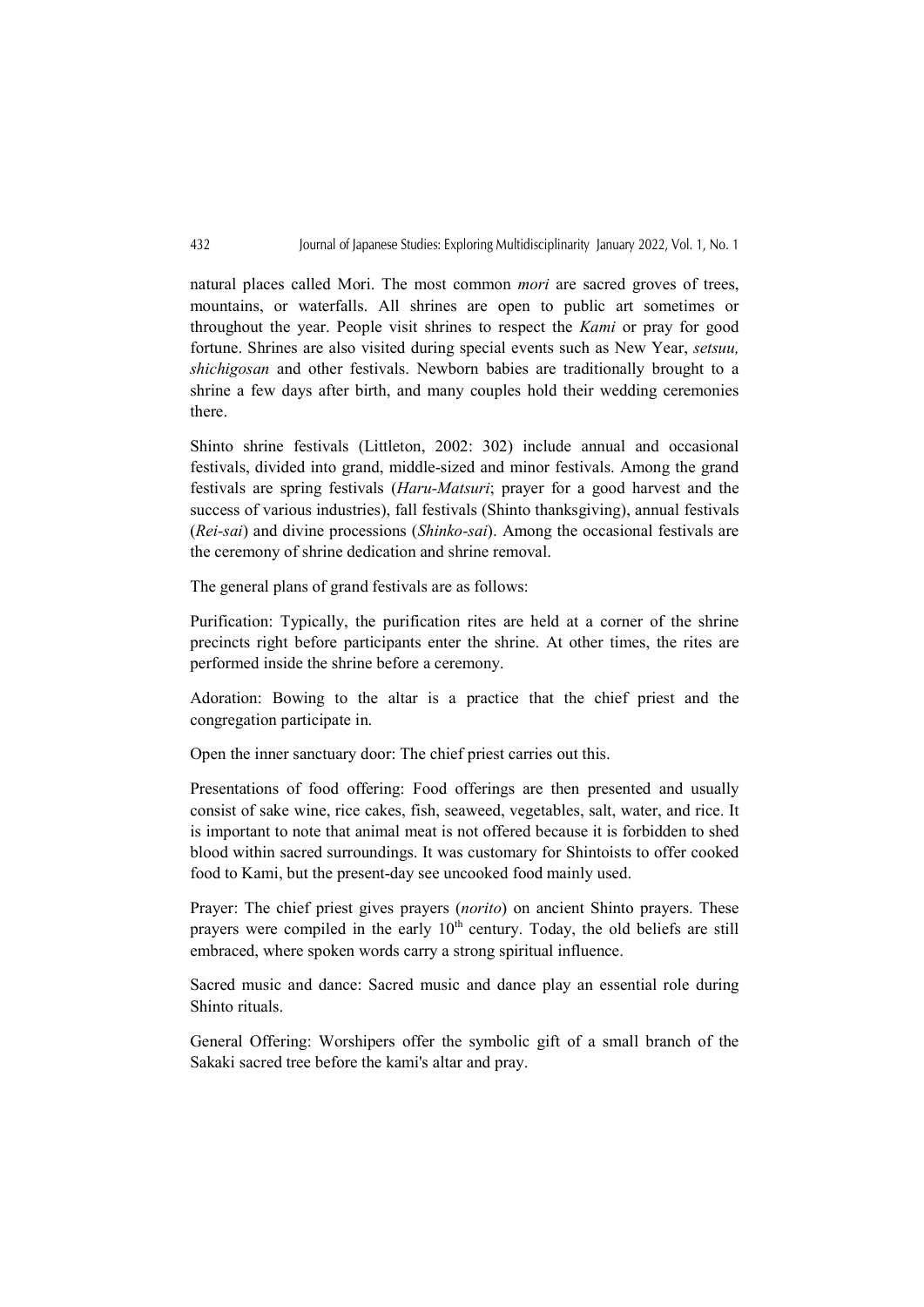Taking offering away: After the public offering has passed, the offerings are then taken away.

Shutting the door of the inner sanctuary: The door to the inner sanctuary is closed shut.

Adoration: This is a greeting to the kami at the end of the ceremony.

Feast: Also known as natural, a short sermon or speech is delivered before the feast, which has become a widespread practice amongst Shintoists since World War II.

# 5. Myths or stories of the origins of universe in Shintoism

The Japanese mythology relevant to the study of Shinto is recorded in classical sources from the Nara and early Heian periods. It is often called *Kiki* mythology (*Kiki* shinwa) and refers to the chapters on the age of the kami in the Kojiki and Nihon shoki. Alternatively, it is also described as "classical mythology" to include myths from other classical sources, such as the *Fudoki* and the *Kogo shūi*. Moreover, much importance was attached to the mythological tradition recorded in the Sendai kuji hongi in the medieval period. Except for the ancient *norito* (prayers) recorded in Book- 8 of the Engishiki (927), the myths recorded in these classical works were not read out as part of ritual performances. This norito were recited during rituals and referred implicitly to the Kiki mythology. The Kiki myths retain clear traces of religious concepts from the agricultural society that existed during the process of political integration in the Yayoi period (when, for example, the Yamatai state arose) and the birth of the Japanese state as a coalition of clans under the "Great Kings" of the Kofun period. In these periods, society moved away from the relatively egalitarian, loosely-structured society of the Palaeolithic and Jomon periods, when the economy had been based on hunting and gathering. In all sectors of society, we can note signs of the concentration of power, social stratification, and specialised division of labour. It was against this background that religious specialists emerged, and with this development, deities gained individual characteristics, and these deities were integrated into a pantheon. The Kiki myths were developed in the course of this process. In their final form, they reflect traditional religious ideas and conceptions of deities and the political intention of the Yamato court to mobilise the authority of the deities for the legitimisation of court rule in the sixth and seventh centuries. It explains why Kiki mythology gives much attention to the relationships between deities and their achievements and why the myths are placed within a clear overall structure both temporally and spatially. Such structuring of myth is characteristic of highly developed culture and society.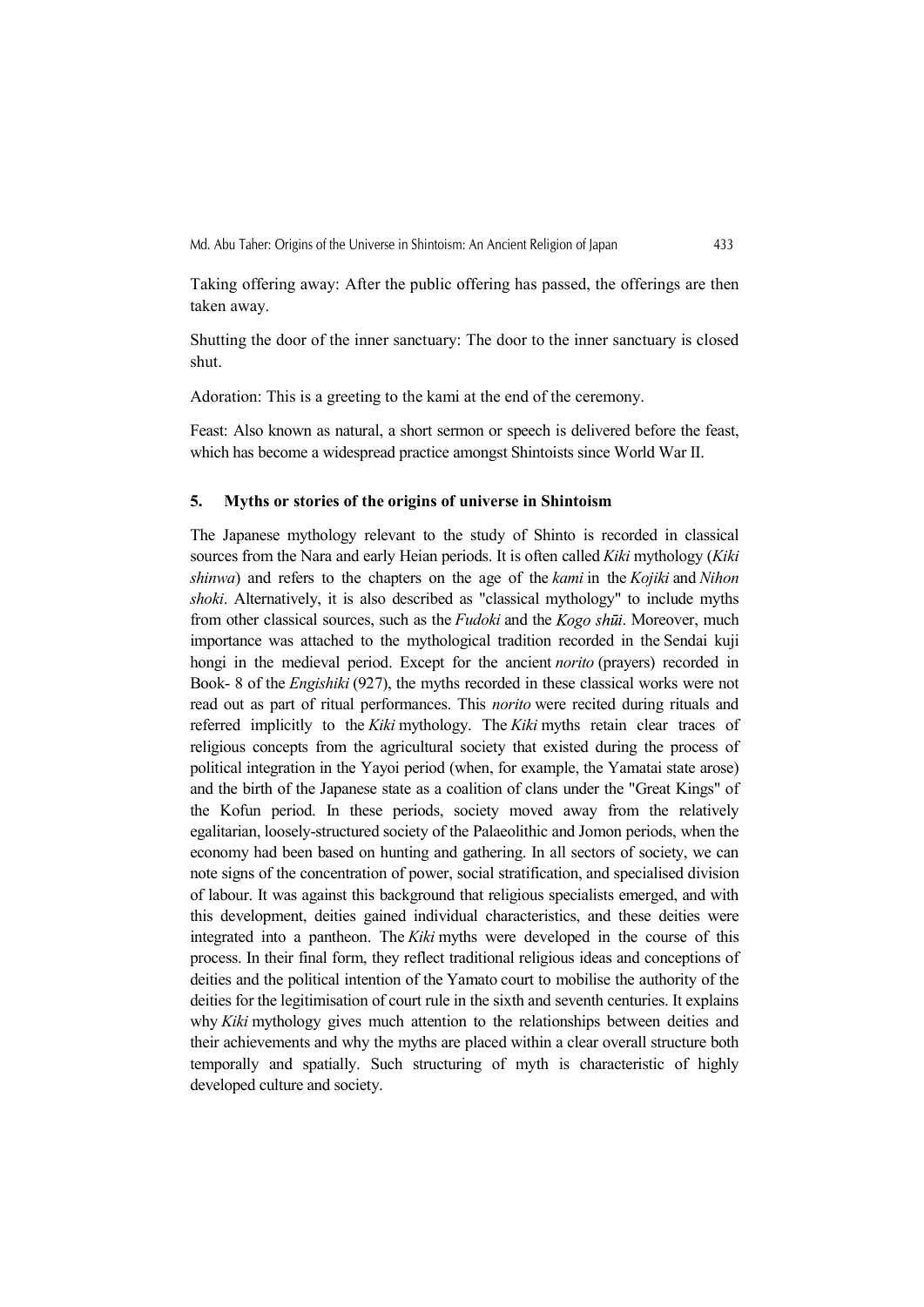Kiki mythology contains a great variety of heterogeneous elements, some motifs that had spread from other regions and others reflections of historical events and popular practices, allowing for multiple interpretations of any particular point. Moreover, there were differing objectives in the compilation the Kojiki and Nihon shoki, and as a result, the works display numerous differences. It needs to focus on these two sources' characteristics rather than their differences. It needs to address the connections between myths and ritual practice and an overview of some religious ideas and conceptions of deities that formed the background to Kiki mythology.

The creation of the Islands of Japan: In the beginning, when the universe was created from the pre-existing chaos, several kami ('gods' in this context) appeared spontaneously. Their relationships gave rise to a brother and sister, Izanagi and Izanami. Izanagi means 'he who invites' and Izanami means 'she who invites'. Izanagi and Izanami thrust a jewelled spear into the ocean, and the first land formed where the spear touched the water. It was the central island of Japan. Izanagi and Izanami married and discovered sexual intercourse. Their first child, Hiruko, was born deformed and later abandoned by his parents; legend says the deformity was caused because Izanami had spoken first in the sexual ritual. The couple had sexual intercourse on several other occasions, and their other offspring included the other islands of Japan and some of the kami.

The house of the dead: Izanami was severely burned during the birth of the kami of fire and died. It is the first death in the world. Izanagi was furious with sorrow and beheaded the child he blamed for his wife's death. Other kami were born from the blood of the execution. Izanagi was grief-stricken and searched for her to the underworld - Yomi, the land of the dead. When he found her, Izanami had eaten the dead fruit and might be doomed to stay in Yomi forever. Izanami made Izanagi promise not to look at her but to give her time to consult with the underworld rulers to see if they would let her return to the land of the living. After a while, Izanagi broke his promise and looked for her. When he found her, he saw that her body had rotted and was full of maggots. Izanagi was horrified and tried to return to the land of the living, but his wife/sister, angry and ashamed at being seen in a state of decay, pursued him so that she could force him to live with her in the underworld forever. Izanagi escaped and blocked the entrance to Yomi with a boulder so that Izanami could not follow him, forming a permanent barrier between the worlds of the living and the dead. Izanami was furious and said that every day from that moment on, she would kill 1000 people every day. Izanagi said that he would create 1500 newborn babies each day.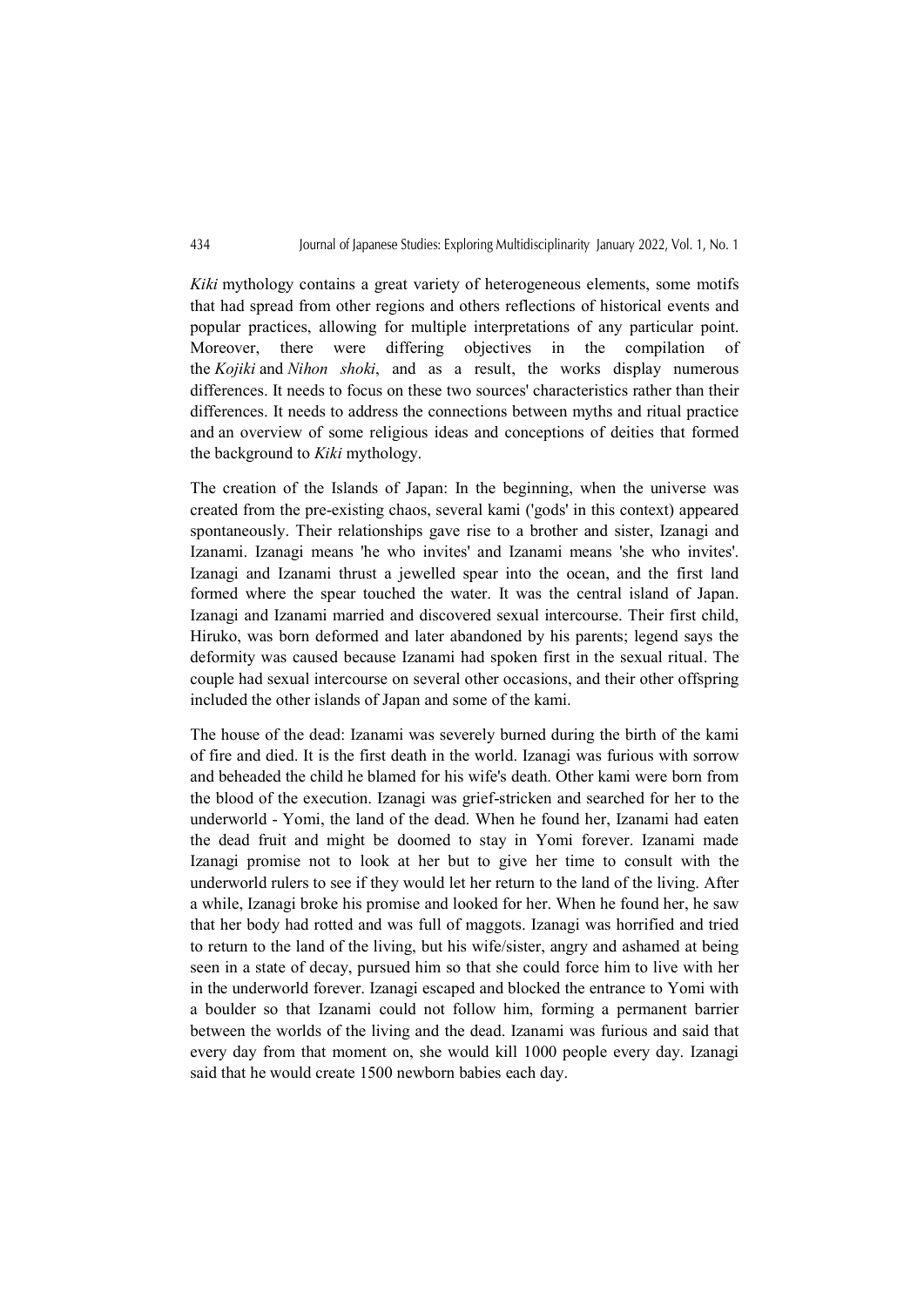The power of purification: After escaping from Yomi, Izanagi was contaminated by his contact with death and was plagued with misfortune. He bathed himself thoroughly in the ocean to wash away the pollution of death. It was the first example of the *harae* purification ritual. Many new kami, including Amaterasu (the Sun Goddess) and her brother Susanoo (the kami of the wind and storms), was created during the purification ritual.

Amaterasu and Susansoo: Izanagi gave Amaterasu authority to rule the land. Susanoo was disappointed and angry. His tantrums led him to misbehave, and he was banished from heaven. Things do not end in disaster for Susanoo, who remains an essential and powerful kami. Although he has fearful powers of destruction, he is worshipped at many shrines for having the power to prevent disaster. Amaterasu was upset by the behaviour of Susanoo, and in a sulk, hid in a cave. The absence of the sun brought darkness to the world. The other kami gathered outside the cave and asked Amaterasu to come out. She, still sulking, refused. The kami had a party during which a female kami did a sexy dance outside the cave, which made them all laugh. Amaterasu came out of the cave to see what the jollity was about. The other kami grabbed her and persuaded her to take her proper place in the cosmos.

The imperial family: Interestingly, it also acknowledges the power of the female, something that is at odds with earlier parts of the myth and which does not seem to have played many parts in setting gender roles in Japanese life. Amaterasu had children and grandchildren, and in consultation with other senior kami, she decided that Japan should be ruled forever by an Imperial family.

The above mythical stories have a clear political consequence. They established the powerful Yamamoto clan as descended from the gods and ruled Japan. The rival Izumo clan is descended from Susanoo, and so it can be seen as part of the divine plan that they should have a subordinate role. The legend that the Japanese are loosely descended from the Sun Goddess is shown by the symbol of the sun on the Japanese flag.

#### 6. Origins of the universe and influence in the Japanese society

Izanagi continued his given task after Izanami died giving birth. He commenced the first cleaning ritual washing his left eye and creating the sun goddess Amaterasu. When he washed his right eye, the moon goddess Tsuki-Yumi came forth. He created Susanowo, the god of the seas and the storms from his nose. He then created the first people and animals, thus concluding the creation of Earth.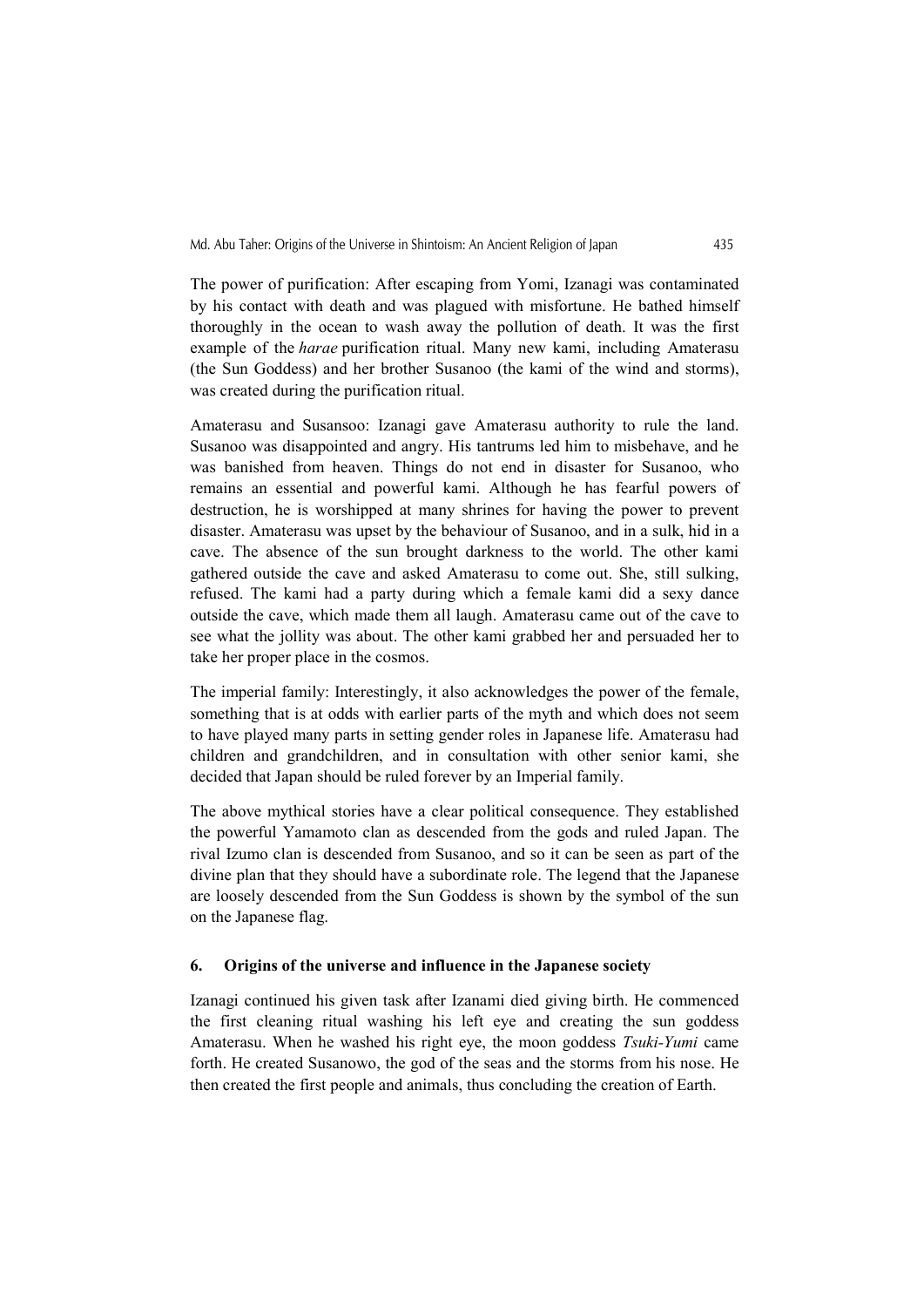The initial influence that Shintoism brought to the culture of Japan was the idea of worship—worshipping all creation as parts of a more significant being made an essential impact for Japan as it began the idea of believing or worshipping in more than one God in that particular society. The belief in Shintoism came progressively, as the religion formed itself through readings, storytelling and myths. Society adopted its characteristics, features, and qualities to it.

The early days of the religion saw Japan engage considerably as a complete environment, and it was uniting everyone together over the same convictions and appreciations that they shared. It is still currently a very independent religion, which allowed the people of Japan to find their inner spirituality and communicate their worldview. Shintoism has influenced and shaped very distinct traits and has challenged the beliefs of many other religious cultures throughout the world. More specifically, the Japan we know and all the identifications we associate with Japan have been closely impacted by Shinto's beliefs, wisdom, practices, and knowledge.

The idea of overall acceptance within Shintoism is essential to the culture of Japan. It gives the country's body a more national binding and close relationship than most nations. Most religions classify societies into specific groups, stereotypes and classes. Accepting other religions and their beliefs allows the people to fit together understandingly and positively, without religion or contrasting beliefs. This self-selective and open practice of religions are very different from most Christianity and Judaism principles. It is a contributor to why Japan is known for its peaceful atmosphere.

The culture of Japan has been dramatically affected by the fundamental beliefs and way of life of Shinto. Additionally, the belief in Kami and its nature drives people to connect with their surroundings significantly. The love and respect for Kami and their appreciation for all nature and creation compels the Japanese society's value of cleanliness, helpfulness, and complete care over the environment.

Shinto imprints the idea of optimism throughout their teachings. This embracing of positive thinking gives the place and the people a pleasant setting and allows them to be more at peace within their souls and as people within the world. The most important influence that Shintoism has had on society is peace. Through the love of the environment, care for all things within the world and the genuine acceptance and cheerful outlook of life. The Japanese people and the followers of Shintoism create a peaceful projection in and throughout their own and others' societies.